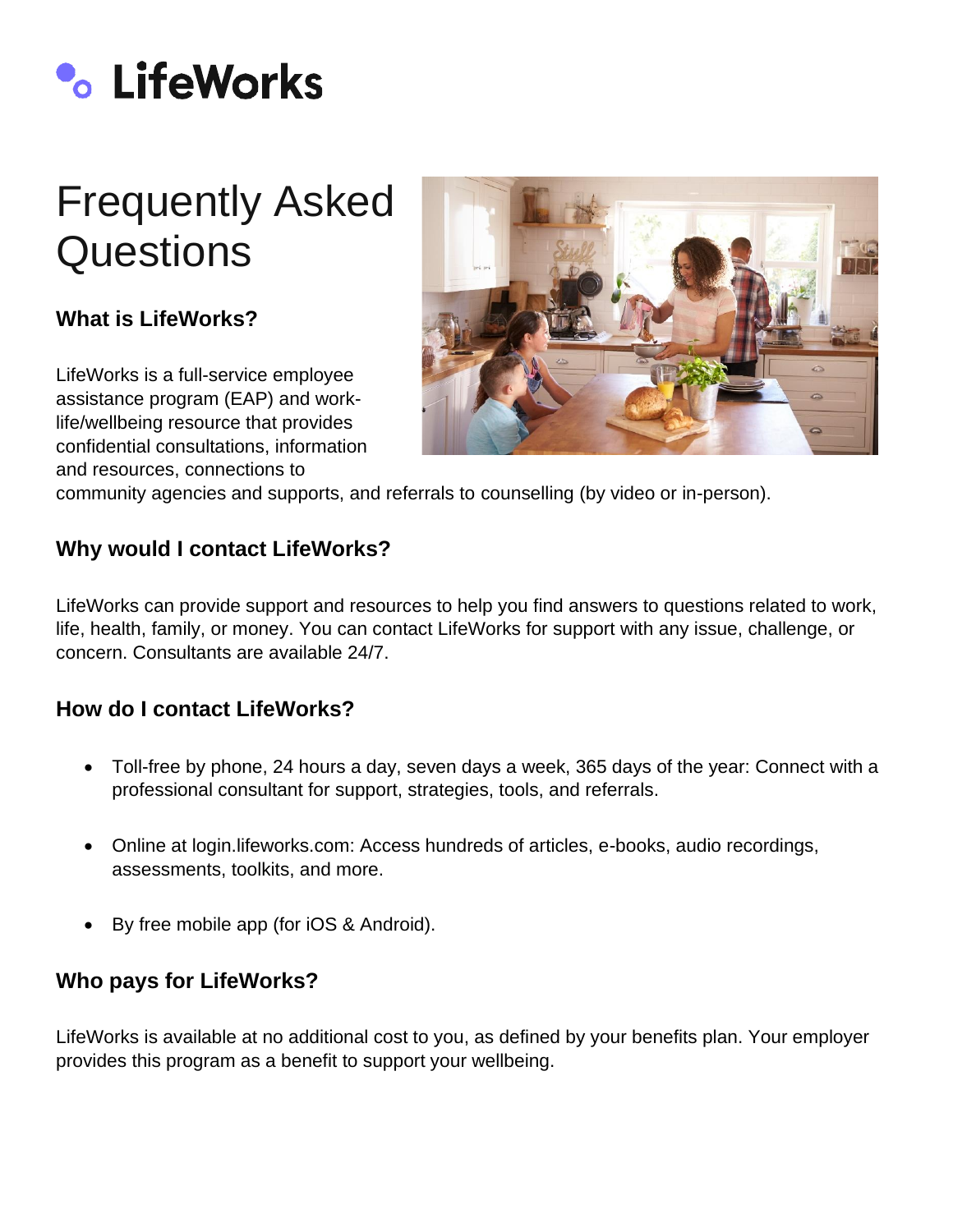## **What are the qualifications of EAP counsellors?**

LifeWorks' EAP counsellors are highly qualified, and we carefully screen all our affiliates to verify their credentials and level of experience. Minimally, counsellors are required to have a Master's degree in Psychology, Social Work, Educational Counselling, or other related human services field. Some counsellors have PhDs.

## **How many counselling sessions can I expect?**

Our counselling model is short-term and solution-focused. The number of sessions provided is based on what is deemed clinically appropriate, and up to the service level your employer has selected. In the event that your concern is ongoing in nature, your counsellor will discuss with you the appropriateness of a referral to a community resource outside the EAP and will work with you to access this long-term support.

## **If required, how quickly can I expect to get a face-to-face appointment with a counsellor?**

In emergency situations, we can connect you with a counsellor by phone immediately. In-person appointments can be arranged within one business day. In non-emergencies, appointments will typically be available within three business days.

## **Is LifeWorks confidential?**

Yes. We take the utmost care to protect the identity of anyone who uses LifeWorks. The only exceptions to confidentiality include those governed by law, i.e., we are required to release documents under court subpoena, and we have a duty to intervene and report if a consultant or counsellor deems an individual to be at imminent risk of harm to self or others.

## **Who can use LifeWorks?**

LifeWorks is available to you as an employee of your organization, as well as to your spouse/partner, and to your immediate family members/dependents.

## **How do I connect with LifeWorks?**

- By phone
- Online: login.lifeworks.com
- By free mobile app for iOS or Android (Download the app by searching for "LifeWorks" in your device's app store)